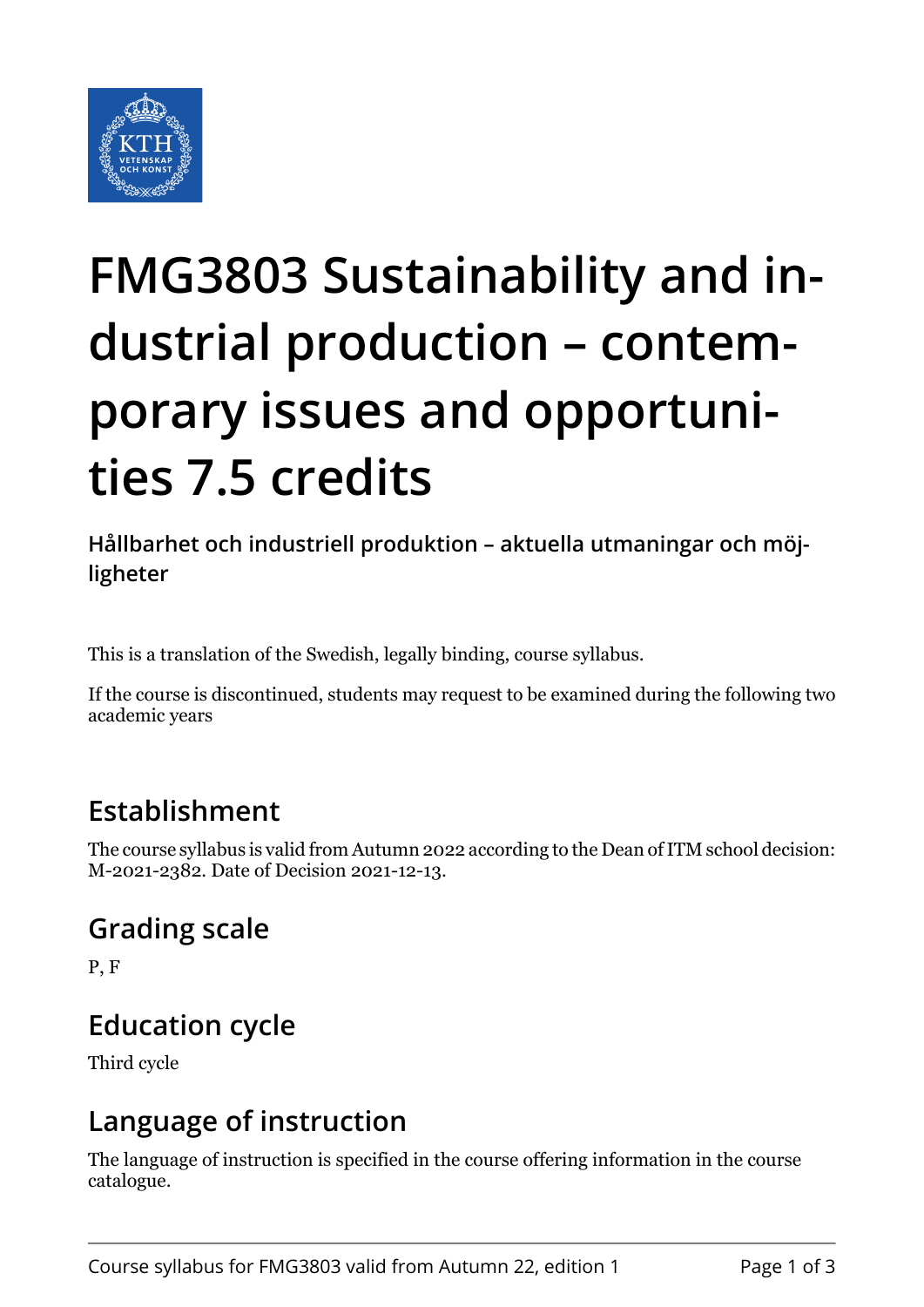### **Intended learning outcomes**

After passing the course, the students should be able to:

- 1. Analyze sustainability through systems perspective while describing its impact on primarily and interrelated production systems and functions.
- 2. Explain sustainable production as a practice and as performance measure, in relation to established industrial procedures.
- 3. Perform stakeholder dialogue and analysis regarding sustainability under different production system scenarios.
- 4. Conceptualize and evaluate solutions for challenges connected to SDGs and circularity within industrial production by employing advanced technologies.
- 5. Describe sustainable development in relation to the student's own research domain by incorporating the concepts discussed in the course.

### **Course contents**

The focus of the course is to facilitate students to visualize their research project through systems perspective while understanding the inter-link between various sub-systems and then relating the project with different aspects of sustainable development. This includes a holistic perspective in understanding the UN sustainability goals in Agenda 2030. The course includes the following themes:

- Sustainable development and sustainability goals and how these relate to the concepts discussed in the course and to the student's own research domain.
- Sustainability-related issues through a systems perspective, with special focus on circumstances that are relevant to industrial production systems.
- Sustainability as a practice and as performance measure in industrial production, while describing ISO, environmental certification, sustainability reporting, scenario analysis and LCA.
- Value creation through well-thought-out sustainability work in industrial production.
- Relationship between global sustainability challenges and manufacturing footprint the local versus the global; goal conflicts; sustainability linked to logistics; life cycle analysis; location issues linked to industrial production; manufacturing network.
- Industry 4.0 and how advanced technology can be used in industrial production to contribute to the Global Goals in Agenda 2030.
- The impact of digitalisation on the production system in terms of sustainability and distributed manufacturing for circularity.
- Effects linked to information exchange between different actors and the need for transparency and visibility to ensure sustainability.

## **Specific prerequisites**

Admitted to postgraduate studies in the subject production engineering or the subject industrial economics and management, or equivalent.